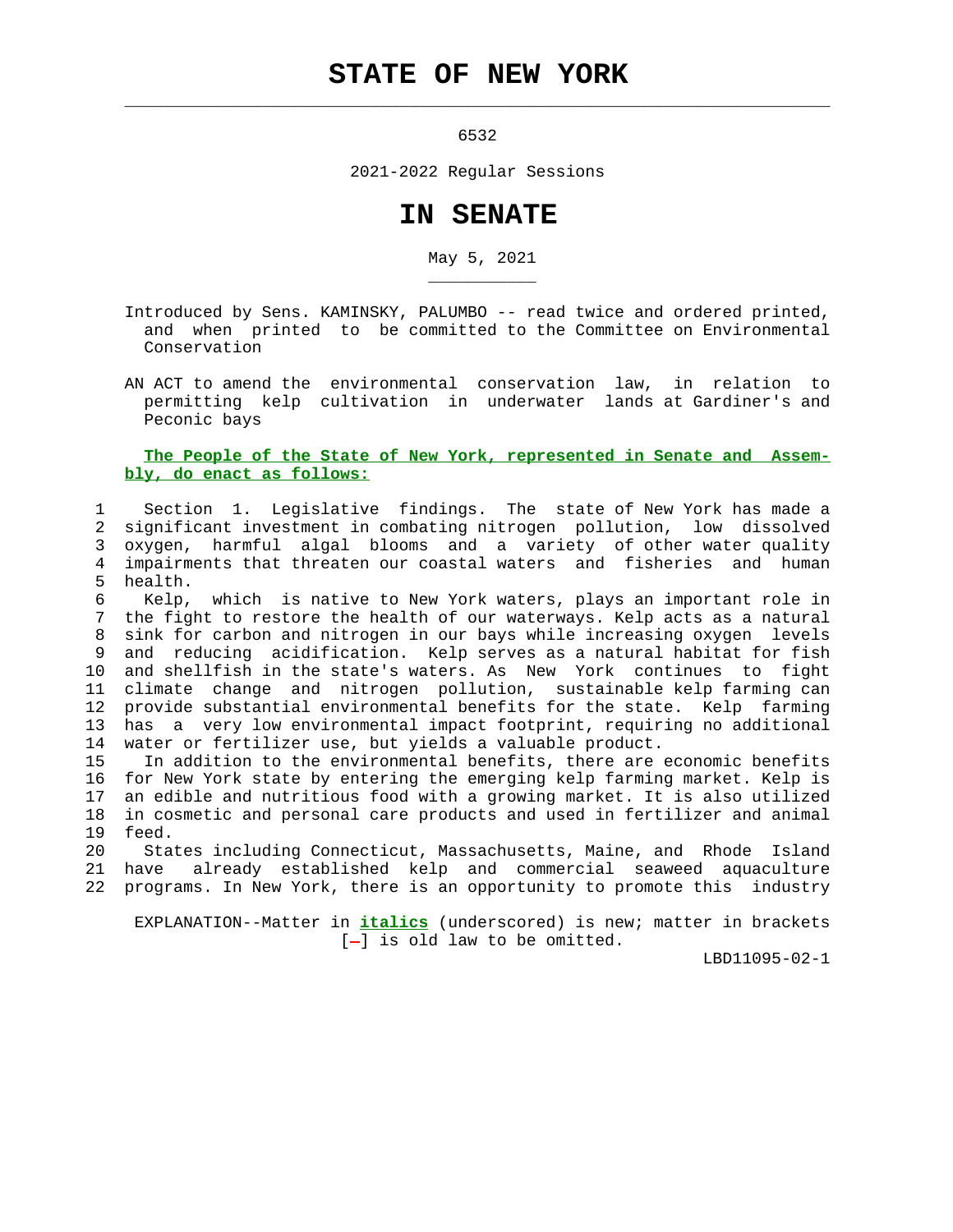1 by providing access for kelp aquaculture to state owned underwater lands 2 ceded to Suffolk County.

 3 The cultivation of kelp is a growing industry with significant econom- 4 ic, health, and environmental benefits. The enactment of this legis- 5 lation would promote kelp aquaculture in Gardiner's and Peconic Bays, 6 create economic benefits in New York state, and restore water quality 7 and fish habitat in the state's waterways.

8 § 2. Section 13-0302 of the environmental conservation law, as added<br>9 by chapter 425 of the laws of 2004, subdivision 10 as added by chapter 9 by chapter 425 of the laws of 2004, subdivision 10 as added by chapter 10 322 of the laws of 2016, is amended to read as follows:

11 § 13-0302. Lands underwater of Gardiner's and Peconic bays.

 12 1. Underwater lands ceded to county of Suffolk. All the right, title 13 and interest in which the people of the state of New York have in and to 14 the lands under water of Gardiner's and Peconic bays in the county of 15 Suffolk, except underwater lands within one thousand feet of the high 16 water mark is hereby ceded to such county, for the purposes of shellfish 17 **or kelp** cultivation, to be managed and controlled by such county, 18 provided that such lands shall revert to the state when they shall cease 19 to be used for shellfish cultivation. For the purposes of this section, 20 the term "Gardiner's and Peconic bays" shall mean the waters of 21 Gardiner's and Peconic bays and the tributaries thereof between the 22 westerly shore of Great Peconic bay and an easterly line running from 23 the most easterly point of Plum island to Goff point at the entrance of 24 Napeague harbor.

 25 2. Ratification. The grant of lands under the waters of Gardiner's and 26 Peconic bays, by the commissioners of shell fisheries, in accordance 27 with the provisions of chapter 385 of the laws of 1884, as amended, 28 subsequently held and used by the grantees, heirs, successors, and 29 assigns on which all taxes and assessments have been paid, are hereby 30 ratified and confirmed. Any underwater lands in Gardiner's and Peconic 31 Bays previously granted that revert or escheat to the state or are 32 subject to tax deed by the county of Suffolk shall be available to the 33 county for leasing pursuant to this section. All other lands under such 34 waters, which pursuant to such chapters, have escheated or reverted to 35 the state, are hereby ceded to Suffolk county for the purposes of the 36 cultivation of shellfish, subject to existing valid grants and ease- 37 ments; provided however, that nothing in this section shall interfere 38 with the right of the commissioner of general services to grant lands 39 and easements under water to owners of adjacent uplands, pursuant to the 40 provisions of the public lands law, or of the legislature to make such 41 grants without regard to upland ownership, and to grant franchises to 42 utilities, municipalities and governmental, educational, or scientific 43 bodies for cables, outfalls, ecological studies, and experimentation 44 with controlled marine life.

 45 3. Leases **for shellfish cultivation**. Suffolk county may lease lands 46 under water ceded to it by the state for the purpose of shellfish culti- 47 vation. Provided if no such leases have been executed by December thir- 48 ty-first, two thousand ten, such authority to lease pursuant to this 49 section shall terminate.

 50 a. Leases may be issued only within areas designated as shellfish 51 cultivation zones on a map or maps to be prepared and approved by the 52 county of Suffolk.

 53 b. No lease shall be granted except upon written application on forms 54 furnished by the county of Suffolk, and properly executed and signed by 55 the applicant.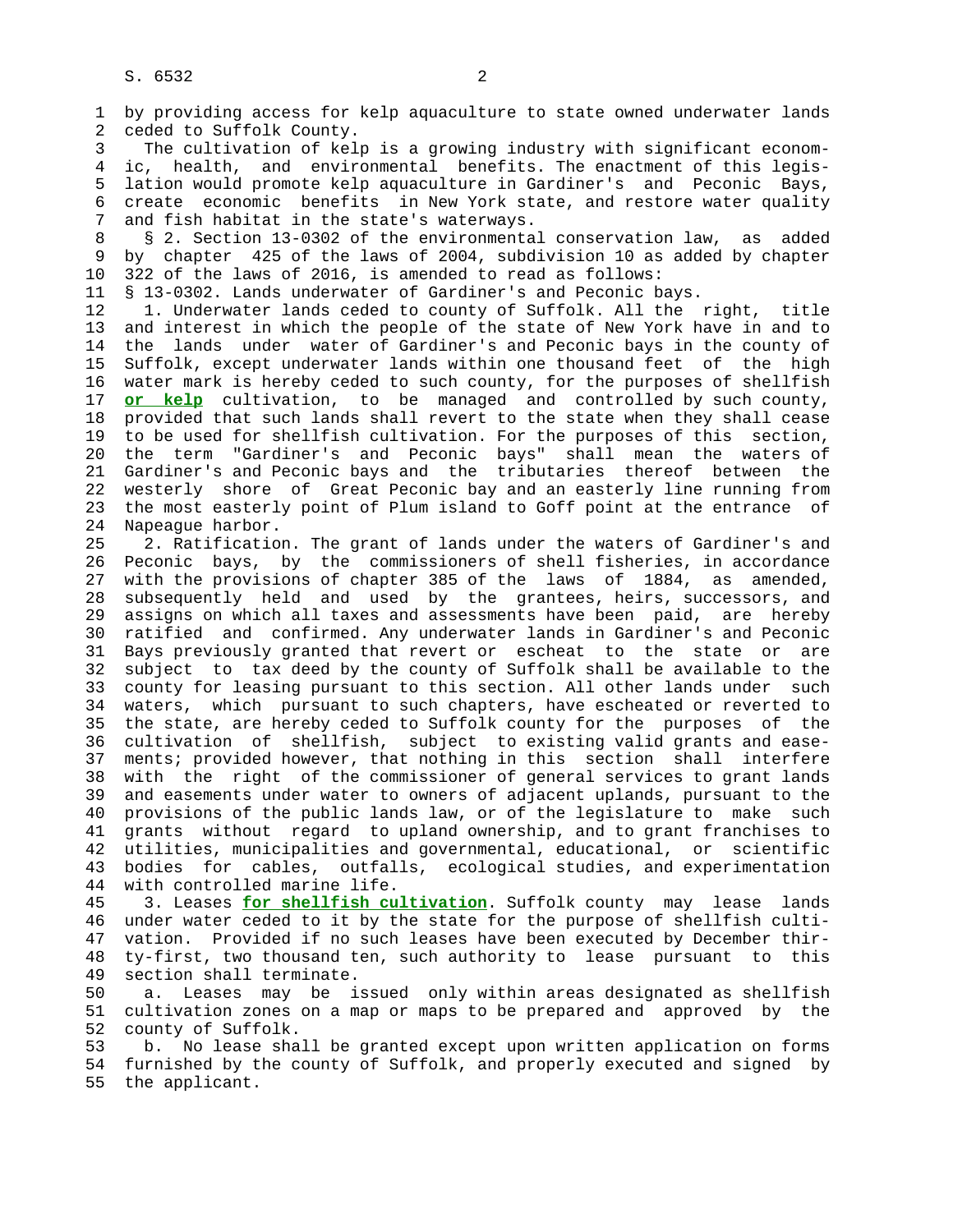1 c. Before a lease is approved, notice shall be provided for at least 2 two months by posting such notice at the bureau of marine resources in 3 the department, the office of the county clerk, and the office of the 4 town clerk in which all or any part of the lands to be leased are 5 located. Such notice shall also be published in the official newspaper 6 of the county. The notice shall include the name of the lessee, the 7 boundaries of the lease, and the area of the lease. A copy of the 8 proposed lease shall be available for public inspection and copying in<br>9 the office of the county clerk. the office of the county clerk.

 10 4. Establishment of shellfish cultivation zones. Before leasing or 11 using the lands hereby ceded to it, the county of Suffolk shall cause an 12 accurate survey to be made of such lands, and a map or maps to be 13 prepared therefrom. Such map or maps shall establish shellfish culti- 14 vation zones within Gardiner's and Peconic bays. Such map or maps shall 15 be approved by local law. After such map or maps have been adopted, the 16 county shall have the authority to issue leases for shellfish culti- 17 vation within the shellfish cultivation zones, as provided herein. Such 18 map or maps shall be updated by the county of Suffolk every five years.

 19 a. Underwater lands within one thousand feet of the high water mark 20 shall not be included in a shellfish cultivation zone.

 21 b. Underwater lands where bay scallops are produced regularly and 22 harvested on a commercial basis shall not be included in a shellfish 23 cultivation zone.

 24 c. Underwater lands where there is an indicated presence of shellfish 25 in sufficient quantity and quality and so located as to support signif- 26 icant hand raking and/or tonging harvesting shall not be included in a 27 shellfish cultivation zone.

 28 d. Underwater lands where the leasing will result in a significant 29 reduction of established commercial finfish or crustacean fisheries 30 shall not be included in a shellfish cultivation zone.

 31 5. Regulations **for shellfish cultivation**. The county shall, by local 32 law, before leasing any such underwater lands, adopt regulations govern- 33 ing:

34 a. applications for leases;

35 b. notices to be given;

36 c. the form and terms of leases;

37 d. standards for the approval or denial of leases;

38 e. administration of leases;

39 f. the transfer or renewal of leases;

- 40 g. marking grounds and testing;
- 41 h. fees;
- 42 i. recording of leases;

43 j. bonds; and

44 k. such other matters as are appropriate to the leasing program.

 45 6. Department authority **over shellfish cultivation**. Notwithstanding 46 any of the provisions of this section:

 47 a. any person engaging in the cultivation or harvesting of shellfish 48 in a shellfish cultivation zone pursuant to this section shall obtain a 49 permit in accordance with section 13-0316 of this title; and

 50 b. the department shall regulate and control the use of certain types 51 of vessels and equipment for harvesting shellfish, requirements for 52 reseeding, the right to enter upon such leased lands for reseeding or 53 making shellfish population surveys, and enforce all other applicable 54 state laws relating to said underwater lands.

55 7. **Leases for kelp cultivation.**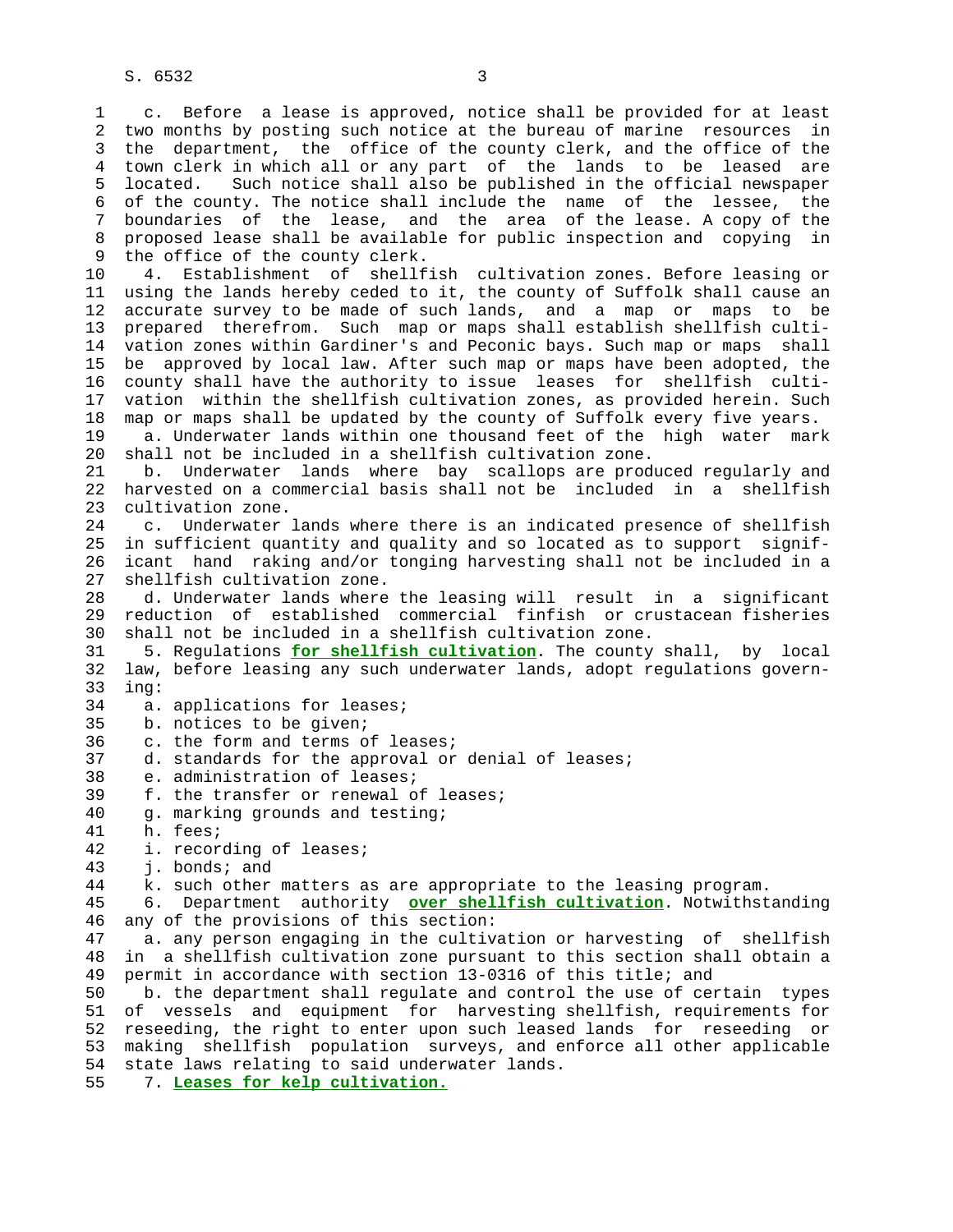S. 6532 4

**a. Suffolk county may lease lands under water ceded to it by the state for the purpose of kelp cultivation, provided if no such leases have been executed by December thirty-first, two thousand thirty-one, such authority to lease pursuant to this section shall terminate. Nothing shall preclude the county from issuing a single lease to an applicant for both shellfish and kelp, provided that the application complies with all the requirements of this section. For the purposes of this section, "kelp" means any of the brown seaweeds of the order of Laminariales approved by the commissioner for cultivation in the waters of Gardiner's and Peconic bays. b. Leases may be issued only within areas designated as kelp culti- vation zones on a map or maps to be prepared and approved by the county of Suffolk. c. No lease shall be granted, except upon written application on forms furnished by the county of Suffolk, and properly executed and signed by the applicant. d. Before a lease is approved, notice shall be provided for at least two months by posting such notice at the bureau of marine resources in the department, the office of the county clerk, and the office of the town clerk in which all or any part of the lands to be leased are located. Such notice shall also be published in the official newspaper of the county. The notice shall include the name of the lessee, the boundaries of the lease, and the area of the lease. A copy of the proposed lease shall be available for public inspection and copying in the office of the county clerk. e. Before leasing or using the lands hereby ceded to it for kelp cultivation, the county of Suffolk shall cause an accurate survey to be made of such lands, and a map or maps to be prepared therefrom. Such map or maps shall establish kelp cultivation zones within Gardiner's and Peconic bays. Such map or maps shall be approved by local law. After such map or maps have been adopted, the county shall have the authority to issue leases for kelp cultivation within the kelp cultivation zones, as provided herein. Such map or maps shall be updated by the county of Suffolk every five years. f. Underwater lands within one thousand feet of the high water mark shall not be included in a kelp cultivation zone. g. Underwater lands where bay scallops are produced regularly and harvested on a commercial basis shall not be included in a kelp culti- vation zone. h. Underwater lands where there is an indicated presence of shellfish in sufficient quantity and quality and so located as to support signif- icant hand raking and/or tonging harvesting shall not be included in a kelp cultivation zone. i. Underwater lands where the leasing will result in a significant reduction of established commercial finfish or crustacean fisheries shall not be included in a kelp cultivation zone. j. The county shall, by local law, before leasing any such underwater lands, adopt regulations governing: (i) applications for leases; (ii) notices to be given; (iii) the form and terms of leases; (iv) standards for the approval or denial of leases; (v) administration of leases; (vi) the transfer or renewal of leases; (vii) marking grounds and testing; (viii) fees;**